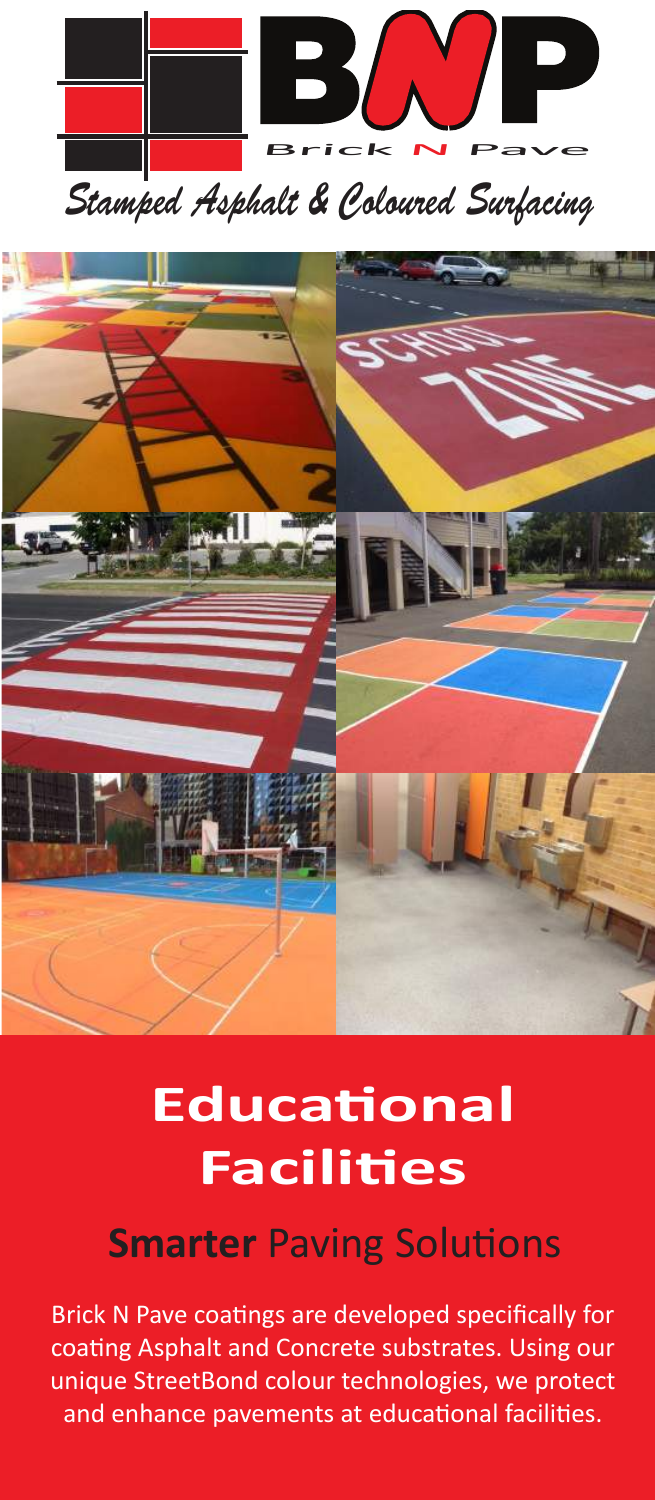## Why StreetBond Coatings?

StreetBond coatings are not just an asphalt coating. For many years, StreetBond has been coatingconcrete in decorative patterns & colours.

The benefit of StreetBond coatings compared to linemarking paint, coloured concrete or concrete paint is;

• Streetbond will not delaminate like other epoxy/glass based surface treatments.

• Streetbond uses a liquid pigment, and is made up of acrylic cross linked polymers, rendering it highly UV Stable (ie, won't fade/oxidise under sunlight).

• Streetbond can be re-applied on top of itself time and time again, making maintenance easy. Most other surfacing products require the removal of theoriginal application prior to re-coat.

• StreetBond has a built-in Sealer and does not need reapplying periodically like other systems saving time and money.

• StreetBond™ coatings meet Australian Standards for Fire Retardant and Non-slip tests.

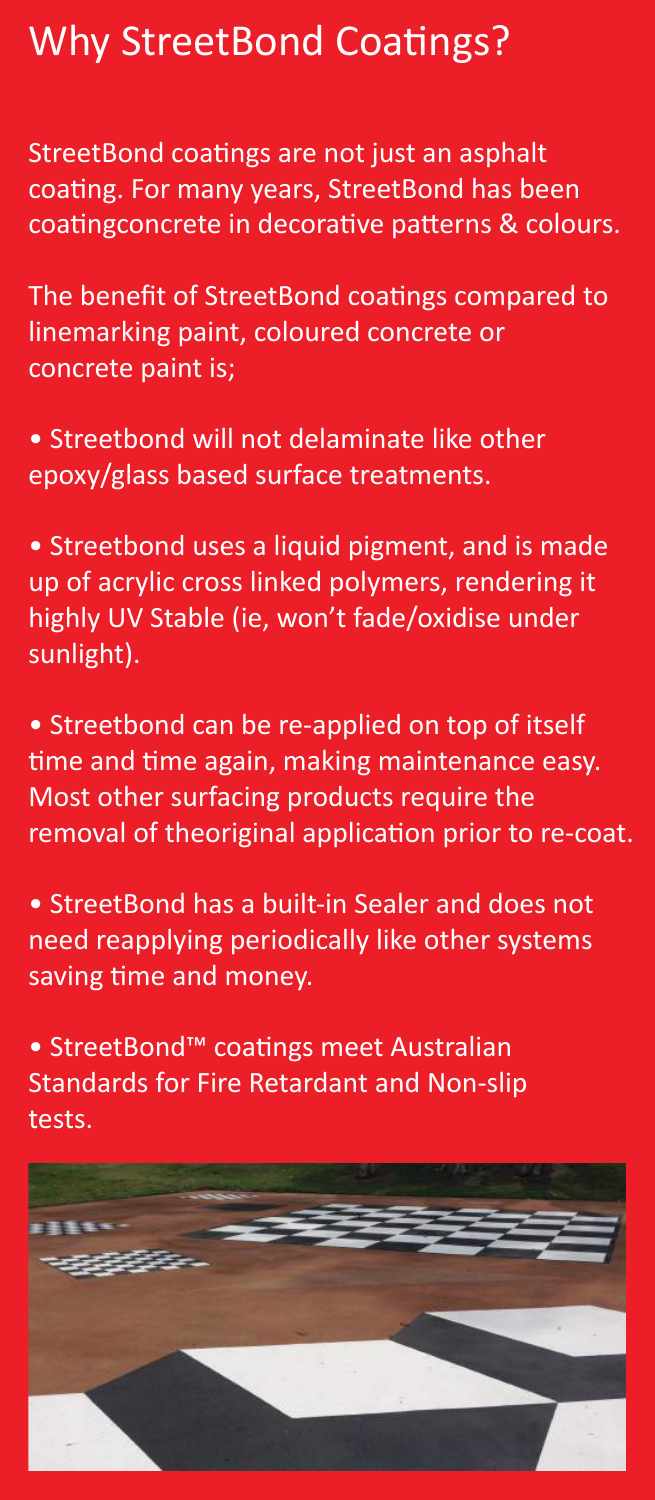# BNP Safety Zones

Brick N Pave specialise in ALL decorative pavements; from pedestrian crossings and traffic calming devices in high trafficked zones such as shopping centres, car parks, malls, school areas, restaurant/café precincts to green bike lanes, red bus lanes, and school zones.

Our highly visible coatings are perfect for road safety and awareness, and are also rated for slip resistance in wet or dry weather.

SCHOON





Crossings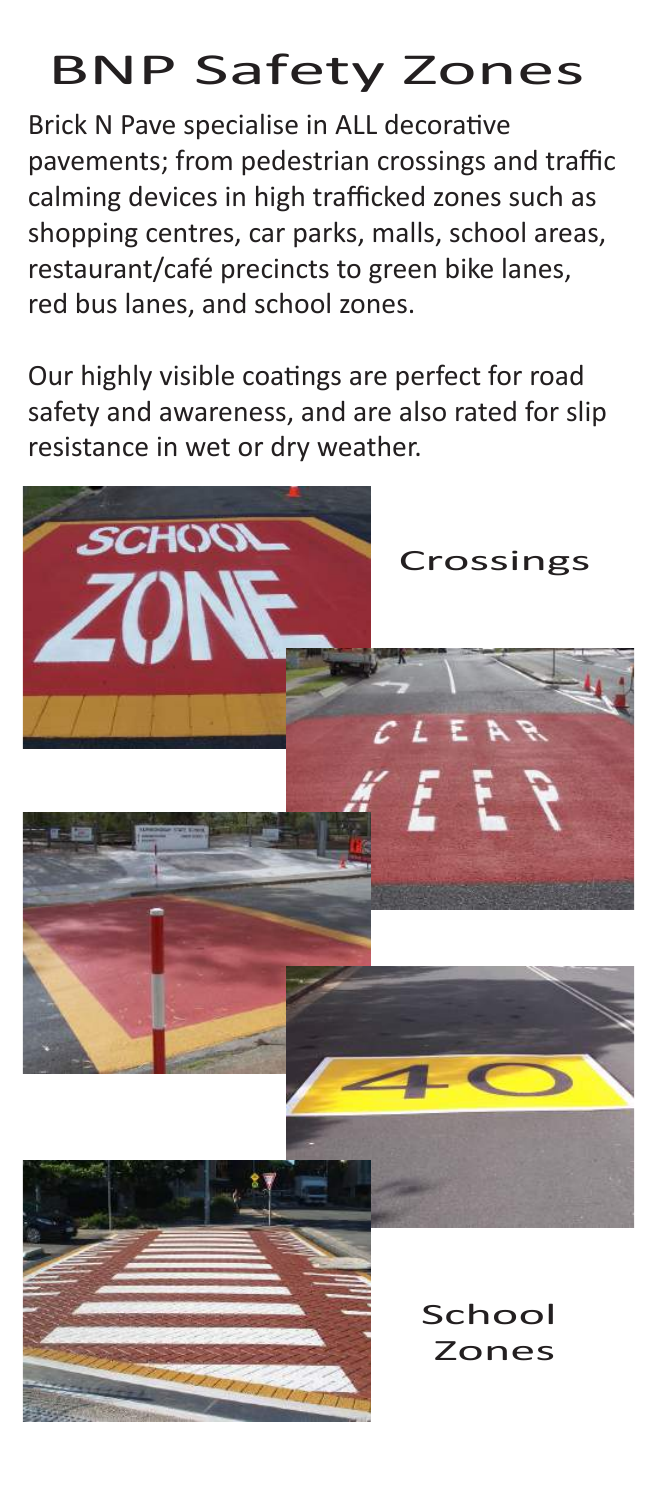# BNP Decorative Enhancements

### Custom Projects

Using our unique StreetBond™ coatings, you can create anything, so let your imagination run wild. Simple or complex; big or small. Change a boring space into a decorative masterpiece.

Shopping Centres, Play Grounds, Footpaths, Paths.

Safety Areas



High Visibility StreetBond™ coatings with enhanced skid resistance, creates awareness and reduces accidents for pedestrians on high slip/trip areas like steps, ramps, stair treads, footpaths.

### Stencils or Templates

Any custom stencil, or any custom template shapes on concrete or asphalt substrates. Imagine it! Create It!

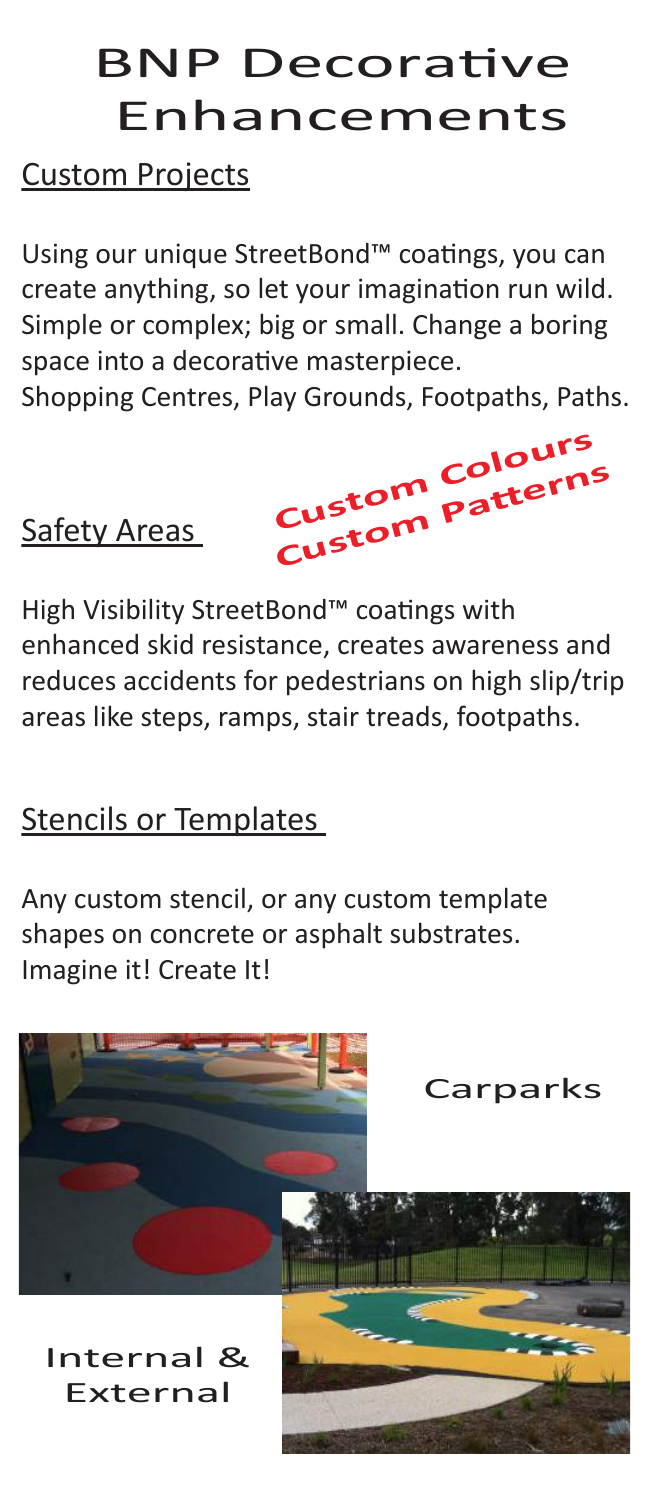

Footpaths

#### Water Parks



### Steps



#### Sports Courts